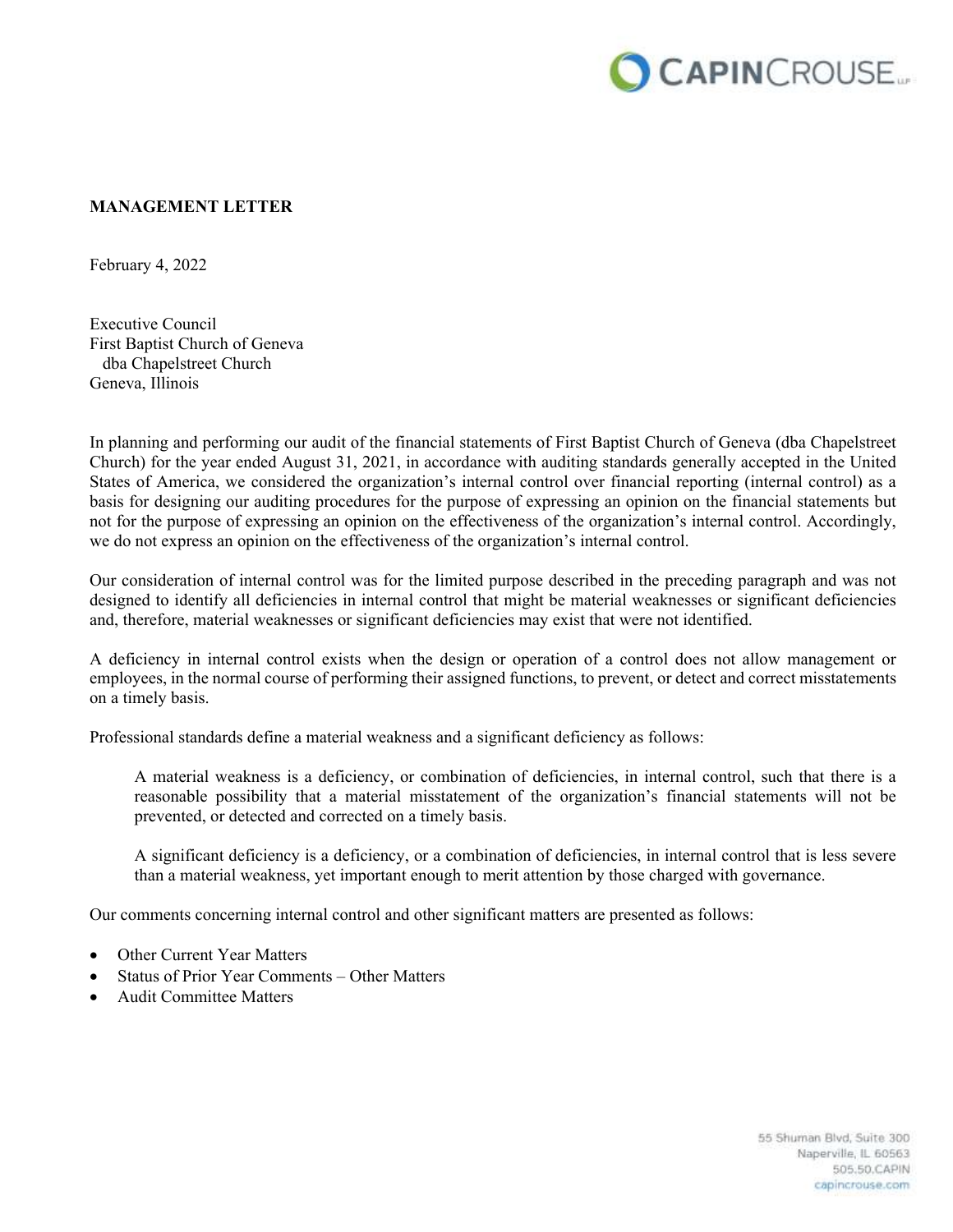This communication is intended solely for the information and use of management, the executive council, and others within the organization and is not intended to be and should not be used by anyone other than these specified parties. The organization's written responses to the deficiencies identified in our audit has not been subjected to the auditing procedures applied in the audit of the financial statements; accordingly, we express no opinion on them.

We will be pleased to further discuss these matters with you and want to express our sincere appreciation to Fred Morris and Heather Espe, as well as many other staff for the cooperation and assistance received during the audit engagement and for the opportunity to serve First Baptist Church of Geneva (dba Chapelstreet Church).

Sincerely yours,

Capin Crouse 22P

CAPIN CROUSE LLP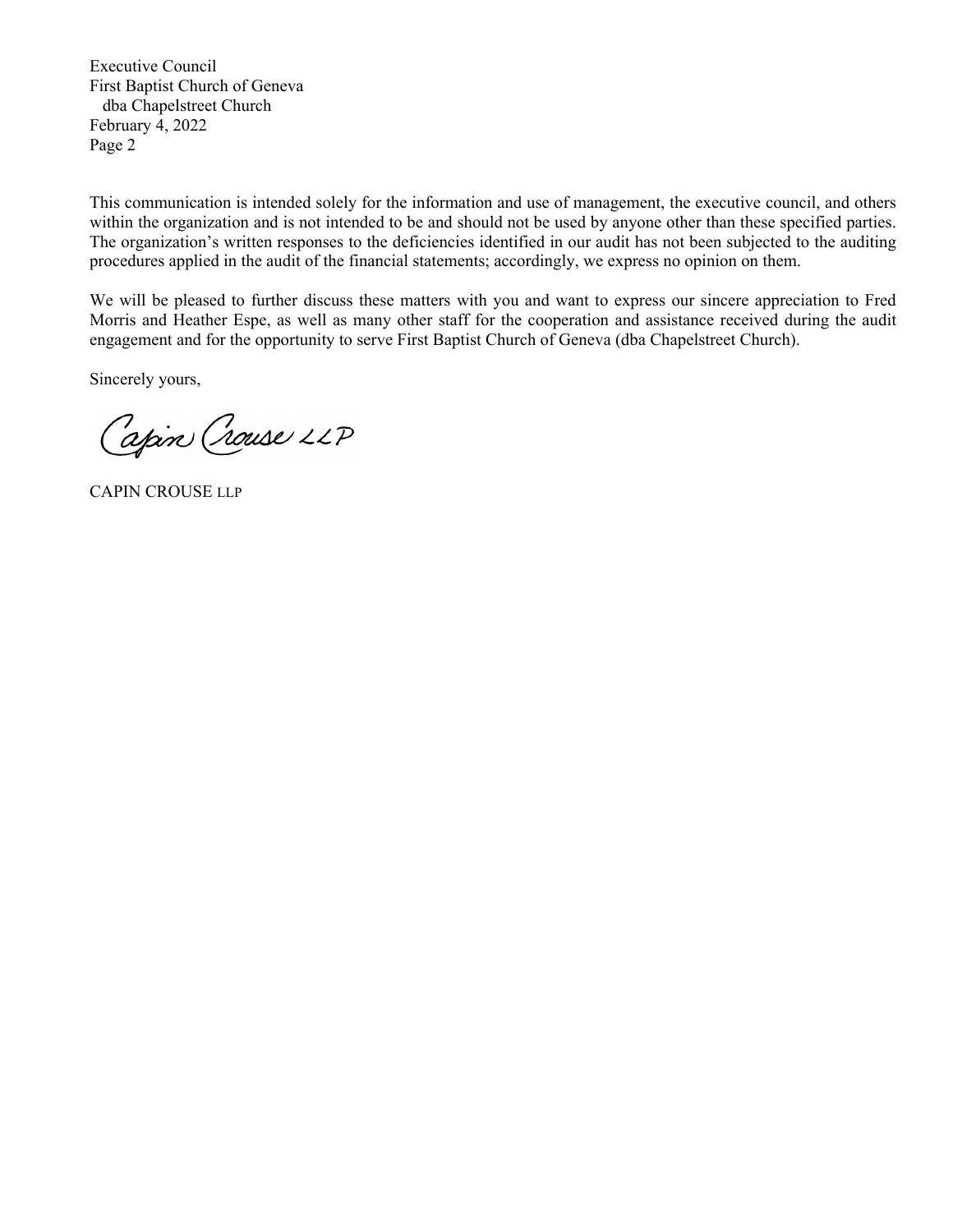### **OTHER CURRENT YEAR MATTERS**

During our audit, we became aware of several other matters that we believe represent opportunities for strengthening internal controls and operating efficiency.

### **Implementation of Policies**

During our review of tax and information technology matters, we noted a couple of policies that are not currently implemented at the Church.

- 1. Business Continuity and Disaster Recovery Plan
- 2. Intellectual Property Policy

**We recommend** that the church design and implement the policies above.

#### *Management Response*

*The church will proactively work with internal staff and outside counsel to draft, approve and implement the recommended policies in a timely manner.* 

### **Internal Controls over Contributions**

During our review of the internal controls over contributions we noted an instance where a count tape that was supposed to have dual signatures was only signed by one employee. Additionally, it was noted that the church requires ushers to put collections in tamper proof bags that are signed by two ushers prior to being dropped in the safe. However, it was noted that during the count process these bags were disposed of after being opened, so no evidence was available to demonstrate that the control was in place and operating effectively.

**We recommend** that the church is reviewing and ensuring that where required, dual signatures are present in accordance with stated policy. Additionally, we recommend the tamper proof bags used by ushers are retained as part of the support files for deposit batches.

### *Management Response*

*As of the date of this letter, the church has implemented the above recommendations.* 

### **STAUS OF PRIOR YEAR COMMENTS – OTHER MATTERS**

#### **Journal Entry Approval**

During our review of controls over the journal entry process, we noted that all entries for fiscal year were reviewed in November 2020.

**We recommended** that a review of journal entries be performed in detail on a quarterly basis by an individual other than the person who made and posted the entry to the general ledger system.

### *Prior Year Management Response*

*As of the date of this letter, the church has implemented a policy that the Director of Operations will review manual journal entries on a quarterly basis.* 

### *Current Year Status*

*We noted proper evidence of approval for journal entries during the current year. Recommendation was implemented to our satisfaction.*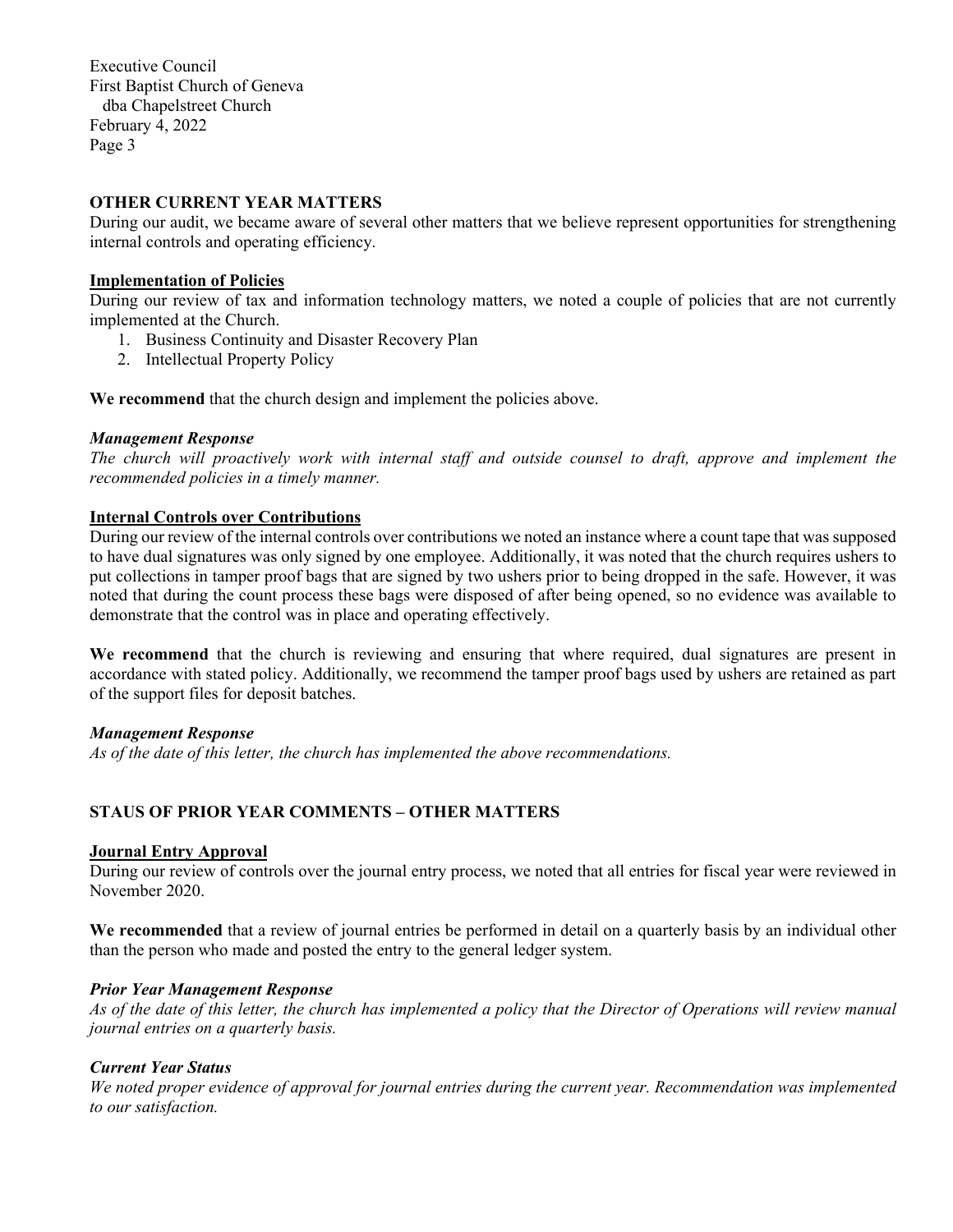## **STAUS OF PRIOR YEAR COMMENTS – OTHER MATTERS, continued**

#### **Implementation of Policies**

During our review of tax and information technology matters, we noted several policies that are not currently implemented at the Church.

- 1. Whistleblower Protection Policy
- 2. Investment Policy
- 3. Business Continuity and Disaster Recovery Plan
- 4. Intellectual Property Policy

**We recommended** that the church design and implement the policies above.

#### *Prior Year Management Response*

*The church will proactively work with internal staff and outside counsel to draft, approve and implement the recommended policies in a timely manner.* 

## *Current Year Status*

*We noted whistleblower protection and investment policies were implemented to our satisfaction. The business continuity and disaster recovery and intellectual property policies were not implemented. Those policies are included above as a current year other matter.*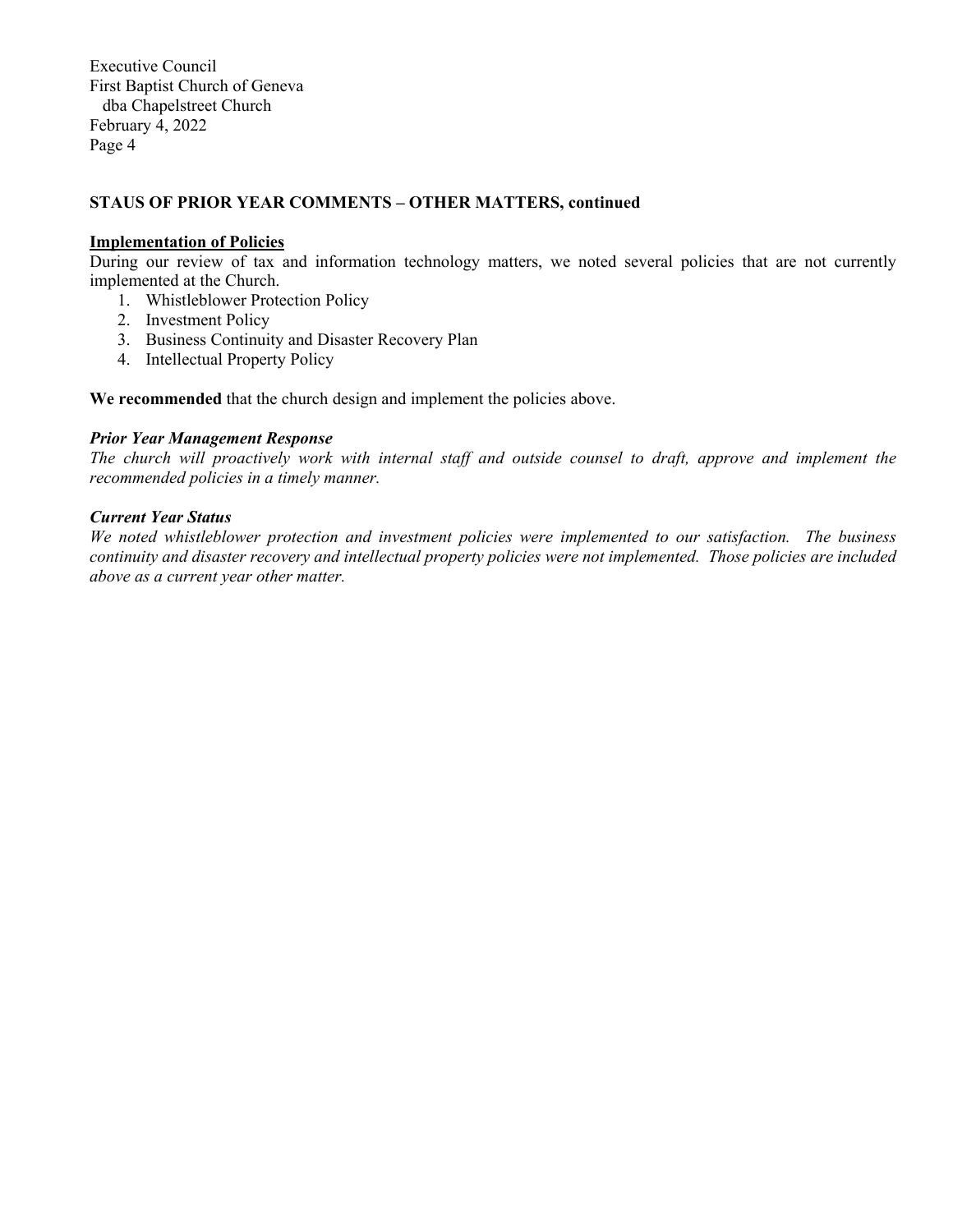## **AUDIT COMMITTEE MATTERS**

The following information about our audit, as required by professional standards, is considered to be significant and relevant to the responsibilities of those charged with governance in overseeing the financial reporting process.

## **Auditors' Responsibility under U.S. Generally Accepted Auditing Standards**

As independent auditors of the financial statements, we are responsible for:

- Performing the audit in accordance with U.S. generally accepted auditing standards.
- Designing the audit to obtain reasonable, rather than absolute, assurance about whether the financial statements are free of material misstatement.
- Forming and expressing an opinion about whether the financial statements, that have been prepared by management with the oversight of those charged with governance, are presented fairly, in all material respects, in conformity with accounting principles generally accepted in the United States of America.

An audit of financial statements includes consideration of internal control over financial reporting as a basis for designing audit procedures that are appropriate in the circumstances but not for the purpose of expressing an opinion on the effectiveness of the organization's internal control over financial reporting.

Our audit of the financial statements does not relieve management or those charged with governance of their responsibilities. Because of the concept of reasonable assurance and because we did not perform a detailed examination of all transactions, there is the risk that material errors, fraud, or other illegal acts may exist and not be detected by us.

### **Independence**

Under professional standards, including Rule 101 of the American Institute of Certified Public Accountants' Code of Professional Conduct and its interpretations and rulings, we are required to communicate all relationships between CapinCrouse LLP and the council that, in our professional judgment, may reasonably be thought to bear on independence.

We are not aware of any relationships or services that would jeopardize this condition. We affirm our objectivity and independence in performing our audit services in conformity with professional standards.

## **Qualitative Aspects of Accounting Practices**

*Accounting policies*–Management has the responsibility for selection and use of appropriate accounting policies. In accordance with the terms of our engagement letter, we will advise management about the appropriateness of accounting policies and their application. The significant accounting policies used are described in Note 2 to the financial statements.

*Changes in accounting policies*–The Church adopted Accounting Standards Update (ASU) 2018-08 in the prior year, *Clarifying the Scope and the Accounting Guidance for Contributions Received*, as described in Note 2 to the financial statements.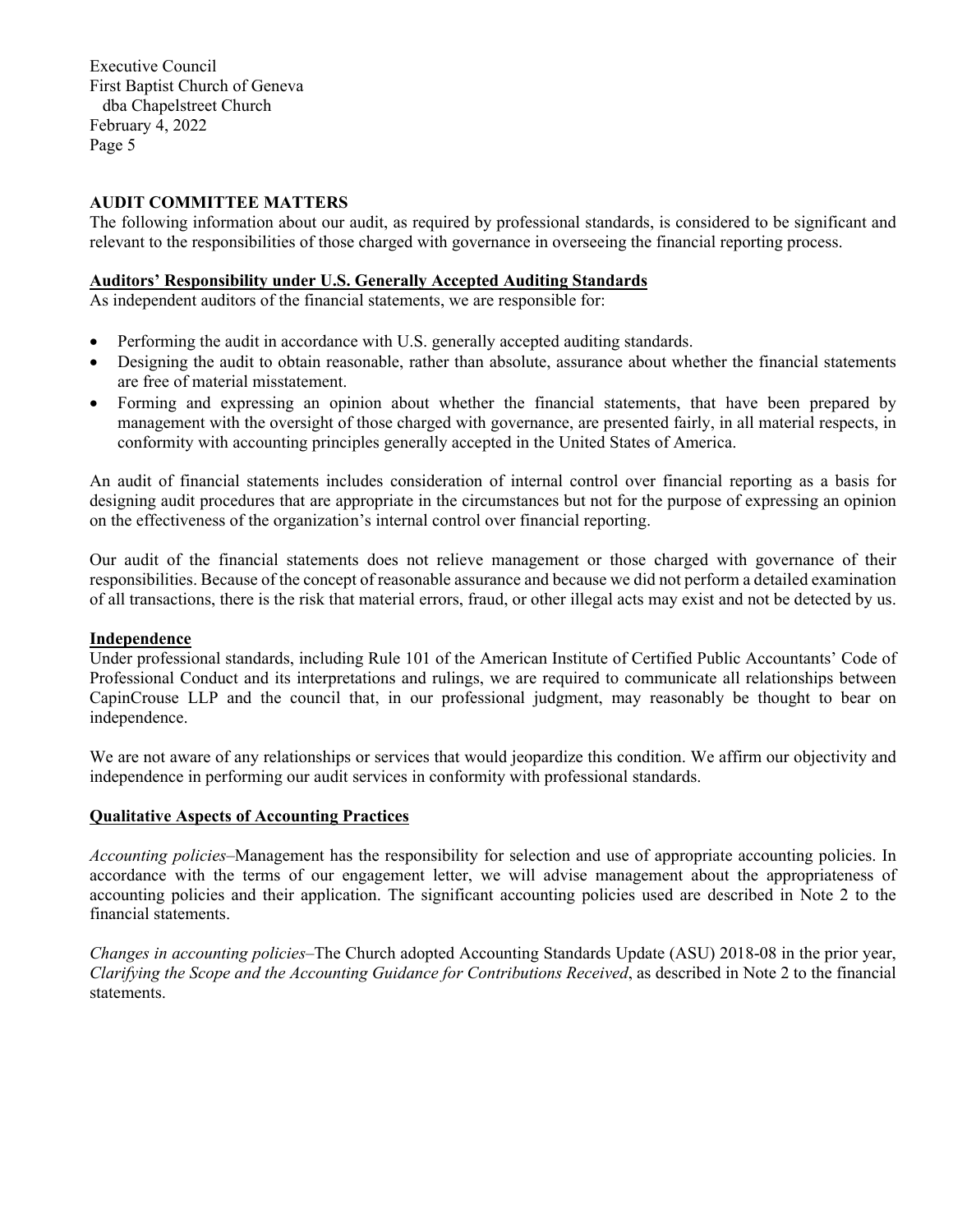## **AUDIT COMMITTEE MATTERS, continued**

#### **Qualitative Aspects of Accounting Practices, continued**

*Recently issued pronouncements*–The following pronouncements have been issued by the Financial Accounting Standards Board (FASB). The following are the most significant to not-for-profit organizations. As certain pronouncements could have a significant impact on future financial statements, we encourage management to begin considering the impact.

### Effective for Fiscal Year (FY) 2022:

- ASU 2020-07, Not-for-Profit Entities (Topic 958): Presentation and Disclosures by Not-for-Profit Entities for Contributed Nonfinancial Assets
	- o The new guidance increases transparency of contributed nonfinancial assets for not-for-profit (NFP) entities through enhancements to presentation and disclosure. The amendments in this ASU address certain stakeholders' concerns about the lack of transparency about the measurement of contributed nonfinancial assets recognized by NFPs, as well as the amount of those contributions used in an NFP's programs and other activities.
	- o Requires NFPs to present contributed nonfinancial assets as a separate line item in the statement of activities.
	- o The following disclosures are also required:
		- disaggregation of the amount of contributed nonfinancial assets recognized within the statement of activities by category that depicts the type of contributed nonfinancial assets
		- Qualitative information about whether the contributed nonfinancial assets were either monetized or utilized during the reporting period.
		- The policy about monetizing rather than utilizing contributed nonfinancial assets
		- A description of any donor-imposed restrictions associated with the contributed nonfinancial assets
		- A description of the valuation techniques and inputs used to arrive at fair value
		- The principal market (or most advantageous market) used to arrive at fair value if it is a market in which the recipient NFP is prohibited by a donor-imposed restriction from selling or using the contributed nonfinancial assets
	- $\circ$  Effective for annual periods beginning after June 15, 2021, and interim periods with annual periods beginning after June 15, 2022.
	- o Early implementation is permitted and a retrospective approach is required.

### Effective for FY 2023:

- ASU 2016-02, Leases:
	- o The ASU will require organizations that lease assets to recognize on the statement of financial position the assets and liabilities for the rights and obligations created by the leases. A lessee will be required to recognize assets and liabilities for leases with lease terms of more than 12 months.
	- o The accounting by organizations that own the assets leased by the lessee (lessor accounting) will remain largely unchanged.
	- o Early implementation is permitted and a modified retrospective approach is required.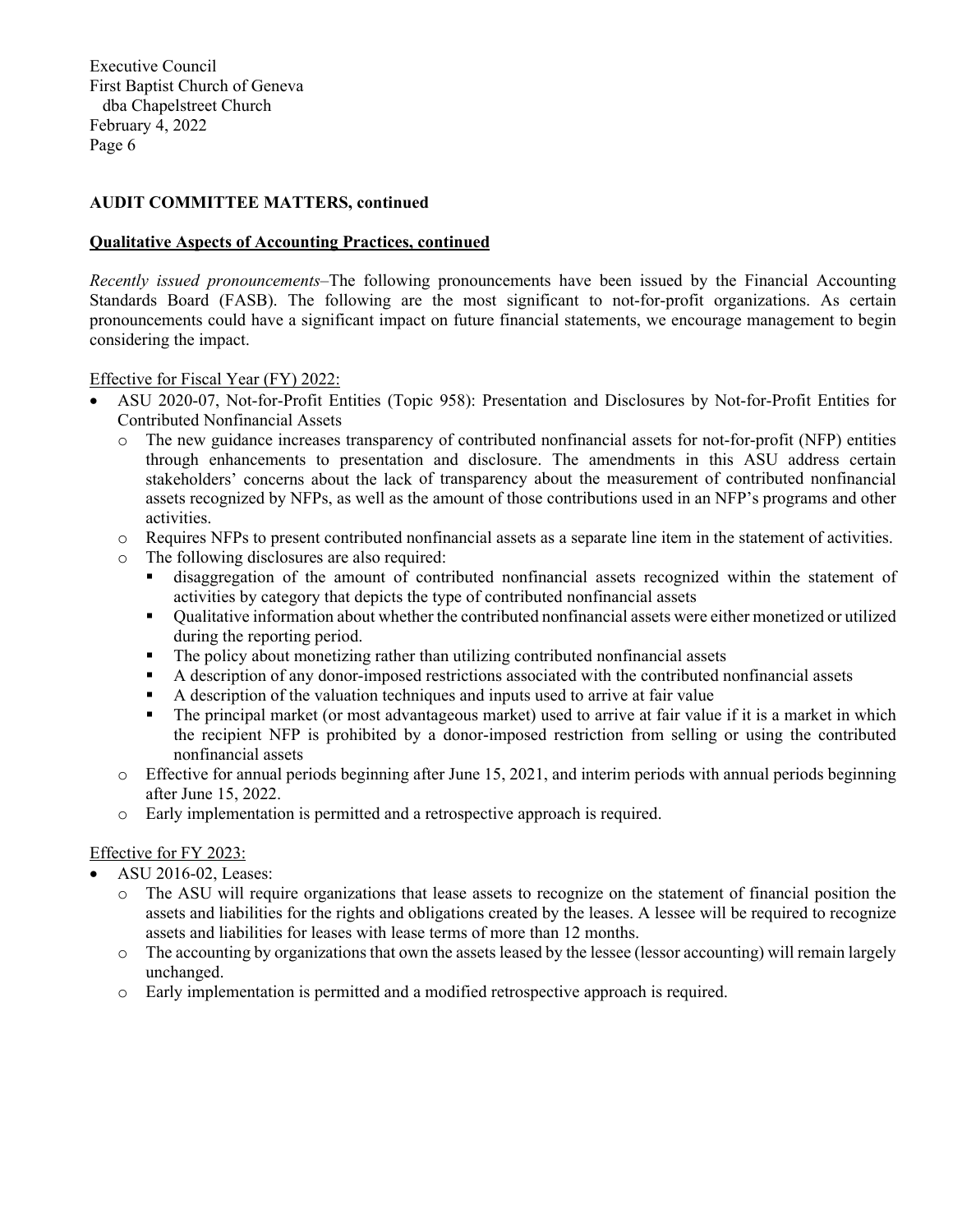## **AUDIT COMMITTEE MATTERS, continued**

### **Qualitative Aspects of Accounting Practices, continued**

*Recently issued pronouncements, continued* 

Effective for FY 2024:

- ASU 2016-13, Financial Instruments—Credit Losses (Topic 326): Measurement of Credit Losses on Financial Instruments
	- o The new guidance requires organizations to measure all expected credit losses for financial instruments held at the reporting date based on historical experience, current conditions and reasonable and supportable forecasts.
	- o Subsequent to issuance, this ASU was amended through ASU 2019-10 in order to extend effective dates
	- o Effective for all other entities, including not-for-profit entities, for fiscal years beginning after December 15, 2022, including interim periods within those fiscal years
	- o Early application continues to be allowed and a modified retrospective approach is required.

*Significant and unusual transactions*–Under professional standards, we are required to inform you about transactions we noted that were both significant and unusual, or transactions for which there is a lack of authoritative guidance or consensus. We noted no such transactions entered into by the organization during the year.

*Uncorrected misstatements–* There were no uncorrected misstatements identified during the audit.

*Material corrected misstatements–*There were no material corrected misstatements identified during the audit.

*Other corrected misstatements–*See attached listing of other corrected misstatements identified during the audit.

*Accounting estimates*–Accounting estimates are an integral part of the financial statements prepared by management and are based on management's knowledge and experience about past and current events, and assumptions about future events. Certain accounting estimates are particularly sensitive because of their significance to the financial statements and because of the possibility that future events affecting them may differ significantly from those expected.

Issues concerning significant estimates made by management include:

- Management's identification of significant accounting estimates
- Management's process for making significant accounting estimates
- Risks of material misstatement
- Indicators of possible management bias
- Disclosure of estimation uncertainty in the financial statements

*Accounting estimates*–The most significant estimates include:

- Depreciation of property and equipment
- Allocation of expenses on a functional basis

We reviewed the process and basis for management's judgments and estimates impacting key accounting and financial reporting areas and concluded they are reasonable in relation to the financial statements taken as a whole.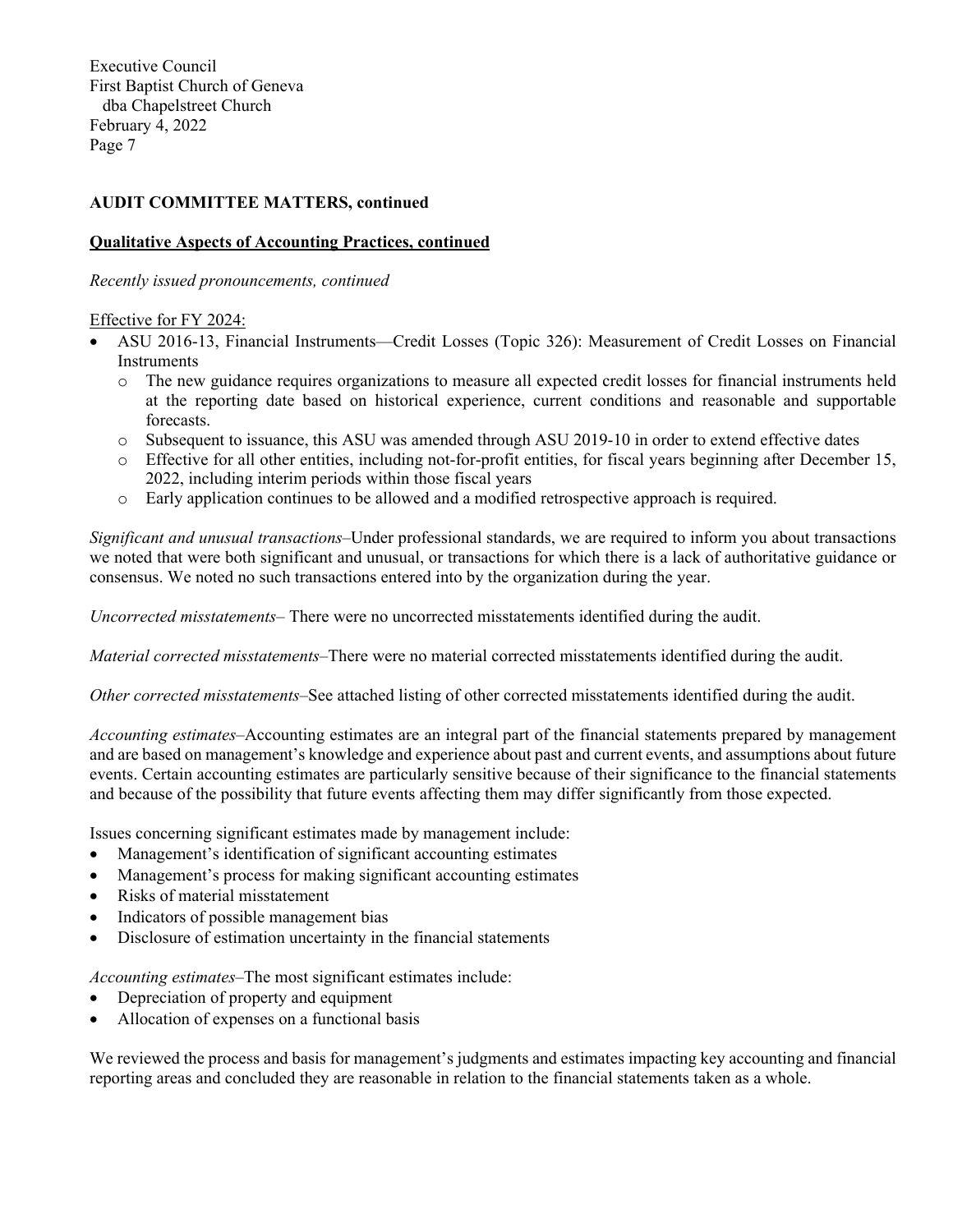## **AUDIT COMMITTEE MATTERS, continued**

#### **Qualitative Aspects of Accounting Practices, continued**

*Financial statements disclosures and related matters*–We considered issues involved and related judgments made, in formulating sensitive financial statements disclosures and believe they are presented with overall neutrality, consistency, and clarity.

*Representations requested from management*–A copy of the letter containing representations requested from management is attached.

### **Significant Difficulties Encountered During the Audit**

We are pleased to report that there were no significant difficulties in dealing with management in performing and completing our audit.

### **Disagreements with Management**

Professional standards define disagreements with management, whether or not resolved to our satisfaction, as a matter concerning financial accounting, reporting, or auditing that could be significant to the financial statements or the independent auditors' report.

We are pleased to report that no such disagreements arose during the course of our audit.

## **Management's Consultations with Other Accountants**

In some cases, management may decide to consult with other accountants about auditing and accounting matters, similar to obtaining a "second opinion" on certain situations. If a consultation involves application of an accounting principle to the financial statements or a determination of the type of auditors' opinion that may be expressed on those statements, our professional standards require the consulting accountant to check with us to determine that the consultant has all the relevant facts.

To our knowledge, there were no such consultations with other accountants.

#### **Significant Issues Discussed with Management**

We generally discuss a variety of matters, including the application of accounting principles and auditing standards, with management each year prior to retention as the independent auditors. However, any discussions occurred in the normal course of our professional relationship, and our responses were not a condition to our retention.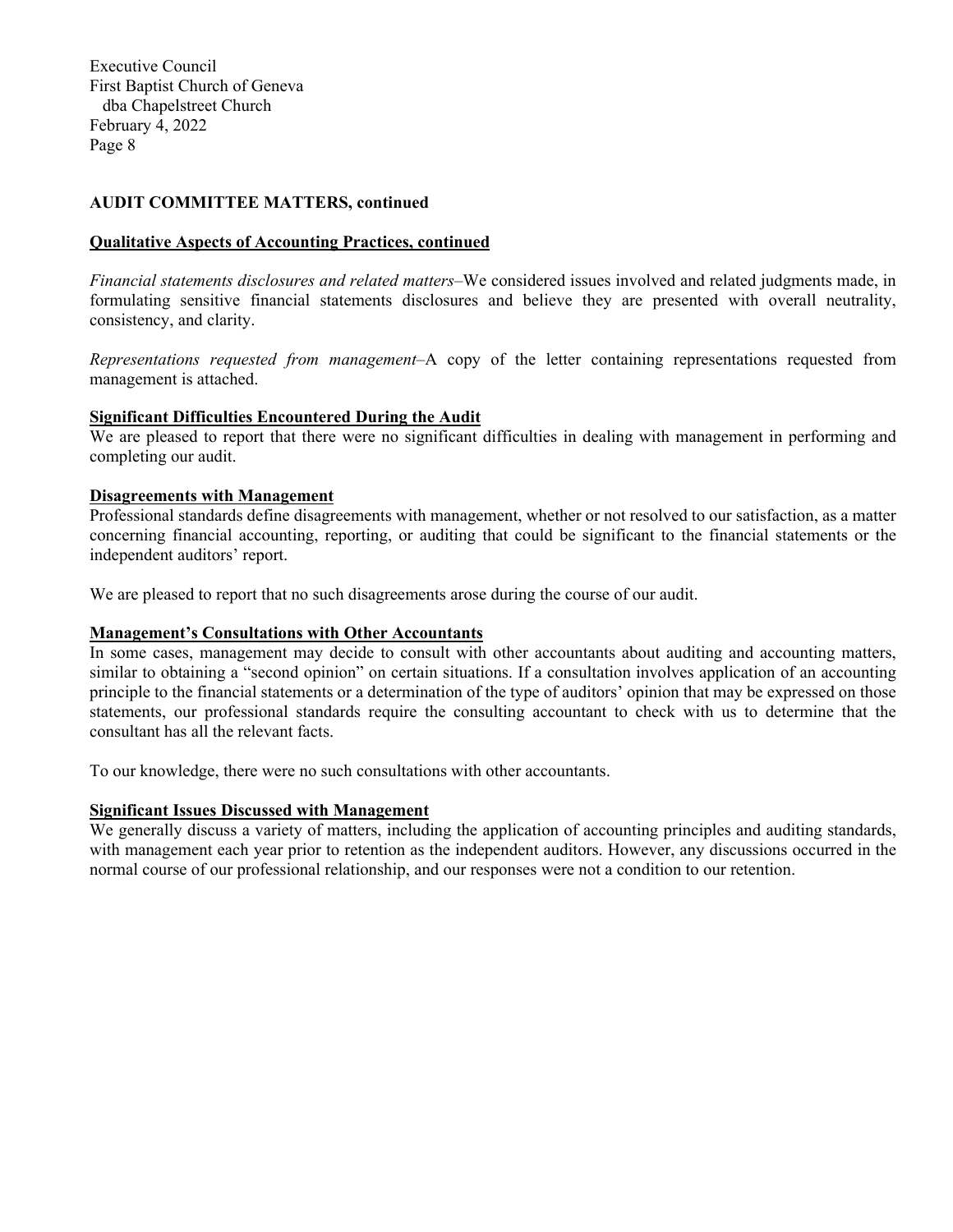| Client:        | <b>FBCG - First Baptist Church of Geneva</b>    |
|----------------|-------------------------------------------------|
| Engagement:    | <b>FBCG 21 - First Baptist Church of Geneva</b> |
| Period Ending: | 8/31/2021                                       |
| Trial Balance: | 04D-01 - Trial Balance                          |
| Workpaper:     | 06F-01 - Adjusting Journal Entries Report       |

| <b>Account</b>                                | <b>Description</b>                                               | W/P Ref | <b>Debit</b> | <b>Credit</b> |
|-----------------------------------------------|------------------------------------------------------------------|---------|--------------|---------------|
| Adjusting Journal Entries JE # 1<br>statement | To record donor restricted 8000 account activity to the income   | 04U-02  |              |               |
|                                               |                                                                  |         |              |               |
| 99.89999.00                                   | TR Net Asset Adjustment - auditor                                |         | 29,064.00    |               |
| 99.99999.00                                   | TR Expenses - auditor                                            |         | 130,450.00   |               |
| 99.10000.00                                   | TR Conributions - auditor                                        |         |              | 159,514.00    |
| <b>Total</b>                                  |                                                                  |         | 159,514.00   | 159,514.00    |
| <b>Adjusting Journal Entries JE #2</b>        |                                                                  | 04U-01  |              |               |
| balance.                                      | AJE to correct remaining trivial difference in opening net asset |         |              |               |
| 14.88250.13                                   | Miscellaneous                                                    |         | 813.00       |               |
| 11.10200.00                                   | Beg Bal - General Fund                                           |         |              | 813.00        |
| Total                                         |                                                                  |         | 813.00       | 813.00        |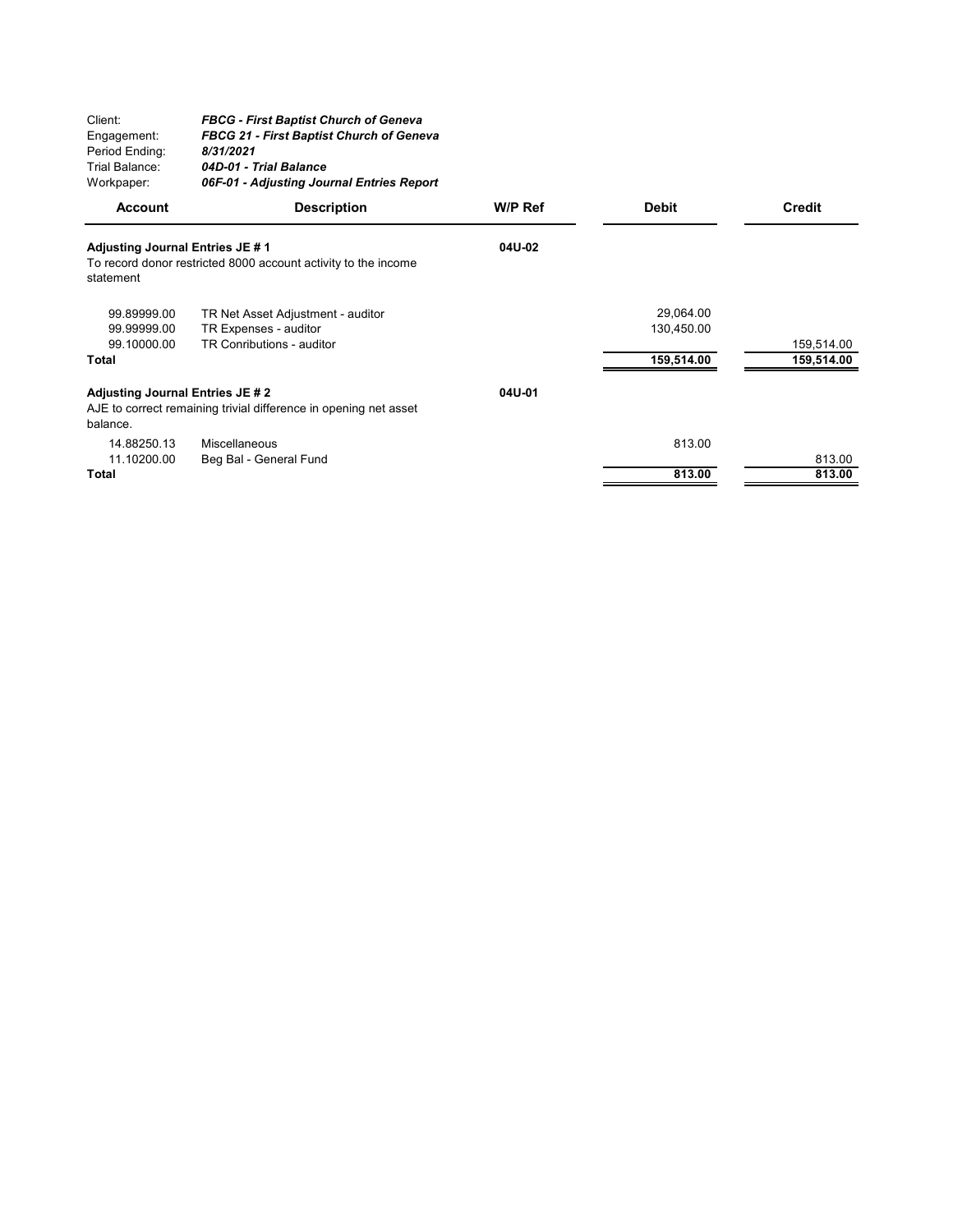# JL CHAPELSTR J7 CHURCH

February 4, 2022

Capin Crouse LLP:

This representation letter is provided in connection with your audit of the financial statements of First Baptist Church of Geneva, dba Chapelstreet Church, which comprise the statements of financial position as of August 31, 2021 and 2020, and the related statements of activities and cash flows for the years then ended, and the related notes to the financial statements, for the purpose of expressing an opinion as to whether the financial statements are presented fairly, in all material respects, in accordance with accounting principles generally accepted in the United States (U.S. GAAP).

Certain representations in this letter are described as being limited to matters that are material. Items are considered material, regardless of size, if they involve an omission or misstatement of accounting information that, in light of surrounding circumstances, makes it probable that the judgment of a reasonable person relying on the information would be changed or influenced by the omission or misstatement. An omission or misstatement that is monetarily small in amount could be considered material as a result of qualitative factors.

We confirm, to the best of our knowledge and belief, as of the date of this letter, the following representations made to you during your audit.

## Financial Statements

- l) We have fulfilled our responsibilities, as set out in the terms of the audit engagement letter dated November 16, 2021, including our responsibility for the preparation and fair presentation of the financial statements in accordance with U.S. GAAP.
- 2) The financial statements referred to above are fairly presented in conformity with U.S. GAAP.
- 3) We acknowledge our responsibility for the design, implementation, and maintenance of internal control relevant to the preparation and fair presentation of financial statements that are free from material misstatement, whether due to fraud or error.
- 4) We acknowledge our responsibility for the design, implementation, and maintenance of internal control to prevent and detect fraud.
- 5) Significant assumptions we used in making accounting estimates, including those measured at fair value, are reasonable.
- 6) Related-party relationships and transactions have been appropriately accounted for and disclosed in accordance with U.S. GAAP. We have disclosed to you the identity of the Organization's related parties and all the relatedparty relationships and transactions of which we are aware.
- 7) All events subsequent to the date of the financial statements and for which U.S. GAAP requires adjustment or disclosure have been adjusted or disclosed.
- 8) The effects of uncorrected misstatements are immaterial, both individually and in the aggregate, to the financial statements as a whole. A list of the uncorrected misstatements is attached to the representation letter. In addition, you have proposed adjusting journal entries that have been posted to the Organization's accounts. A list of the adjusting journal entries is attached to the representation letter. We are in agreement with those adjustments.
- 9) The effects of all known actual or possible litigation, claims, and assessments have been accounted for and disclosed in accordance with U.S. GAAP.
- 10) Significant estimates and material concentrations have been appropriately disclosed in accordance with U.S. GAAP.

South St Campus 2300 South Street Geneva, IL 60134

Keslinger Campus 3435 Keslinger Road Geneva, IL 60134

Mill Creek Campus 1S455 S. Mill Creek Drive Geneva, IL 60134

North Aurora Campus 307 Banbury Rd North Aurora, IL 60542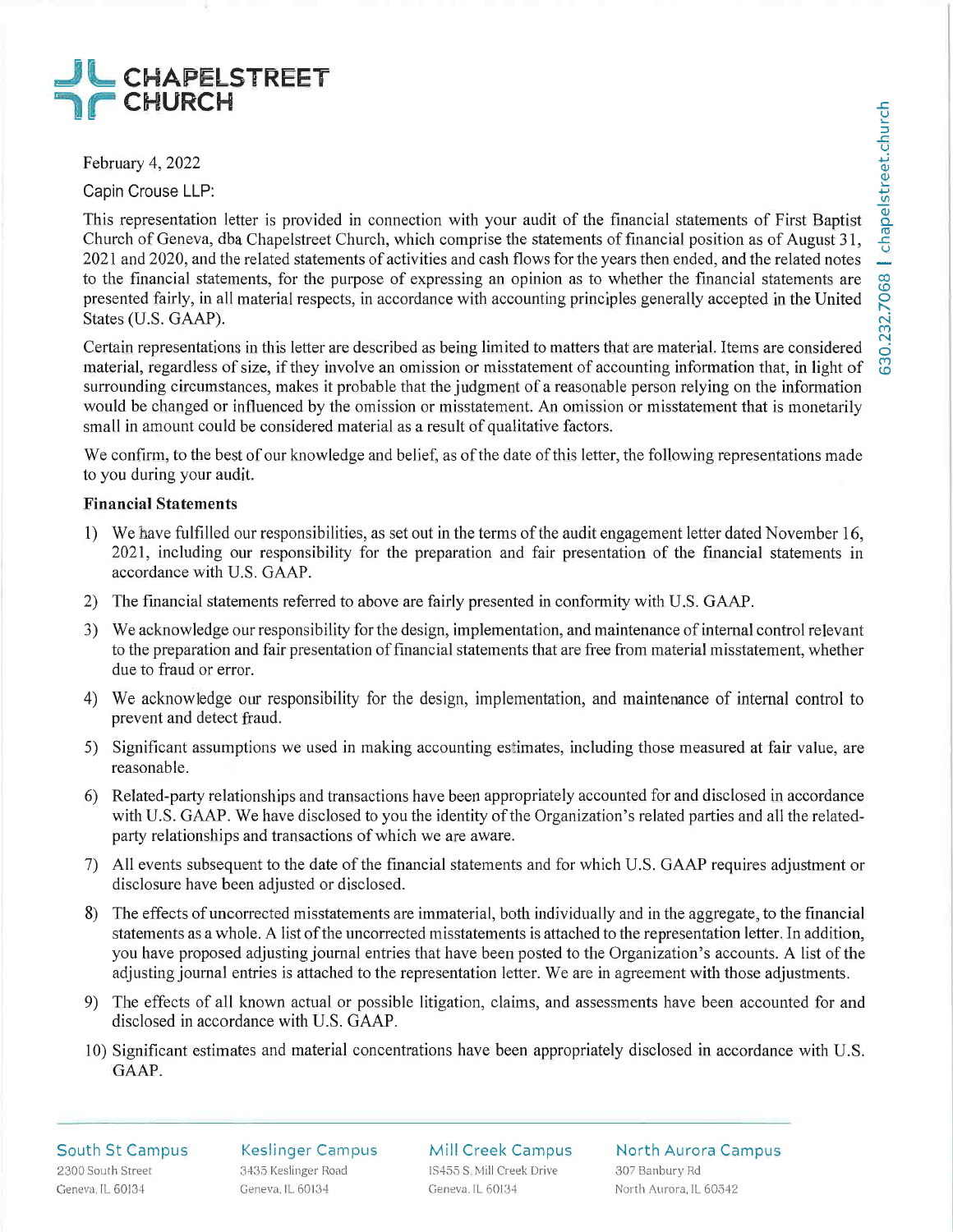# **CHAPELSTREET TIF CHURCH**

- 11) Guarantees, whether written or oral, under which the Organization is contingently liable, have been properly recorded or disclosed in accordance with U.S. GAAP.
- 12) In regard to the financial statement preparation services performed by you, we have:
	- Assumed all management responsibilities.
	- Designated Fred Morris who has suitable skill, knowledge, or experience to oversee the services.
	- Evaluated the adequacy and results of the services performed.
	- Accepted responsibility for the results of the services.
- 13) Our entity was the recipient of a Paycheck Protection Program loan. As of the reporting date, we certify that we have received a forgiveness notification from the U.S. Small Business Administration or lender notifying us of the amount forgiven

# Information Provided

14) We have provided you witli:

- a) Access to all information, of which we are aware, that is relevant to the preparation and fair presentation of the financial statements, such as records, documentation, and other matters.
- b) Additional information that you have requested from us for the purpose of the audit.
- c) Unrestricted access to persons within the Organization from whom you determined it necessary to obtain audit evidence.
- d) Minutes of the meetings of the governing board or summaries of actions of recent meetings for which minutes have not yet been prepared.
- 15) All material transactions have been recorded in the accounting records and are reflected in the financial statements.
- 16) We have disclosed to you the results of our assessment of the risk that the financial statements may be materially misstated as a result of fraud.
- 17) We have no knowledge of any fraud or suspected fraud that affects the Organization and involves:
	- a) Management,
	- b) Employees who have significant roles in internal control, or
	- c) Others where the fraud could have a material effect on the financial statements.
- 18) We have no knowledge of any allegations of fraud or suspected fraud affecting the Organization's financial statements communicated by employees, former employees, grantors, regulators, or others.
- 19) We have no knowledge of any instances of noncompliance or suspected noncompliance with laws and regulations whose effects should be considered when preparing financial statements.
- 20) We are not aware of any pending or threatened litigation, claims, or assessments or unasserted claims or assessments that are required to be accrued or disclosed in the financial statements in accordance with U.S. GAAP, and we have not consulted a lawyer concerning litigation, claims, or assessments.
- 21) We have disclosed to you the identity of the Organization's related parties and all the related-party relationships and transactions of which we are aware.

#### South St Campus 2300 South Street Geneva. IL 60134

Keslinger Campus 3435 Keslinger Road Geneva, IL 60134

Mill Creek Campus 1S455 S. Mill Creek Drive Geneva. IL 60134

North Aurora Campus 307 Banbury Rd North Aurora, IL 60542